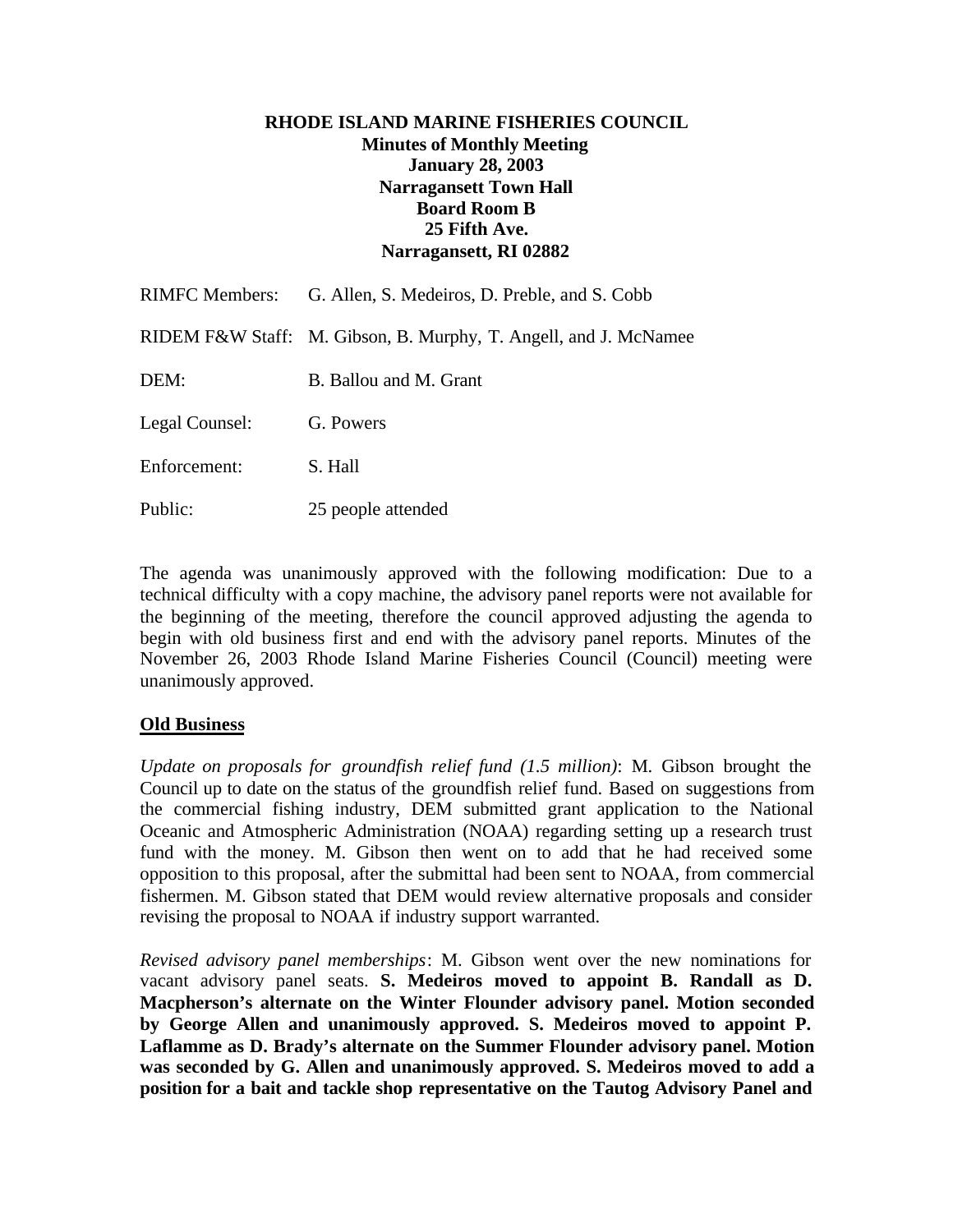## **to appoint M. Bucko to this new position Motion was seconded by G. Allen and unanimously approved.**

*Public hearing dates*: M. Gibson went over the public hearing date and time. A copy of the draft public hearing agenda was handed out to the Council. There was some discussion about having the hearing occur earlier than normal due to the plethora of items on the public hearing agenda. This idea was agreed to. There was no further discussion on the draft public hearing agenda at this point.

*Questions regarding ASMFC meeting week*: D. Borden had been scheduled to entertain questions about the ASMFC meeting week. Due to his absence, M. Gibson offered to take questions and either answer them himself or pass the question along to D. Borden. No questions were put forward.

# **New Business**

*Summary of public hearing proposals*: M. Gibson spoke about the proposed regulations regarding the spiny dogfish and weakfish management plans. The proposed language changes were included in the packet handed out to the Council. There was no discussion on these issues. M. Gibson then went on to brief the council on the other public hearing proposals that were presented to the Council in a handout. There was no discussion from the Council on these issues.

*Formation of DEM Licensing Review Board*: B. Ballou went over the process requiring the formation of a licensing review board. He then went on to announce who the director had chosen for the five (5) candidates. They are as follows: Marchetti, McGivney, Brown, Boragine, and Nixon. There were no objections from the Council on these nominees.

*Application to maintain a shellfish upweller aquaculture operation*: M. Gibson announced that the Council was to review an application to maintain an aquaculture operation in Wickford Harbor. The applicant was present to answer questions from the Council. M. Gibson announced that the Division of Fish and Wildlife did not have any objections to the application. S. Medeiros asked if it was being built in the area of an existing marina. The applicant answered affirmatively. **S. Medeioros moved to accept the application; it was seconded by G. Allen and unanimously approved by the Council.**

### **Other Business**

*Nominations for Council vacancies*: B. Ballou announced the nominations that were being considered for the existing Council vacancies. They are as follows: A. Wheeler, E. Noll, K. Ketchum, and Bruce Goodwin G. Allen had strong objections to the nomination of A. Wheeler to the Council due to, as he stated, alleged illegal activity. G. Allen also had reservations about the nomination of E. Noll due to his concentration in the rod and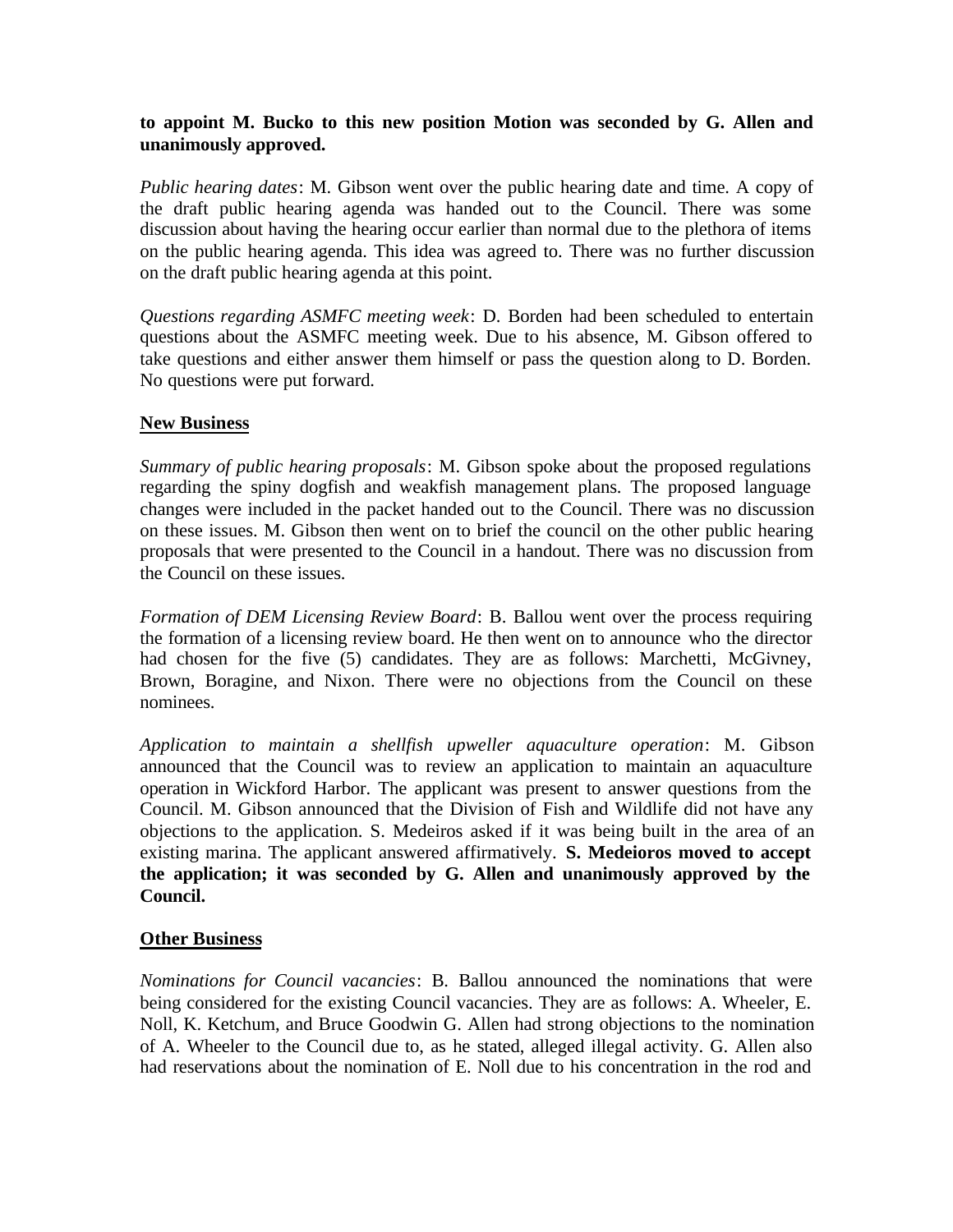reel gear type, G. Allen was hoping to have a nominee with more broad based gear type experience. There was no further discussion on the new Council nominees.

M. Gibson asked the audience if they had any comments or questions to ask the Council before the advisory panel reports were given. There were no comments from the audience.

### **Advisory Panel Reports**

*Lobster*: S. Cobb began with a brief description of how the lobster advisory panel meetings are run. He noted that the area 2 lobster fishery was in a steep decline. He stated that the 12/4/02 meeting addressed the new licensing regulations that allow for 50 new lobster licenses at a limited level of effort to be issued. The proposed offset for this new fishing effort would be mandatory v-notching. S. Cobb commented that there was much discussion about these new licenses, both pro and con. The advisory panel came up with several options to combat the collapse of the lobster fishery. They are as follows: Rescind the new license regulation, a buyout program, gage increases, trap reductions, and quotas. A motion was put forward by the lobster advisory panel to convey a statement to the director of DEM (Director). The statement is as follows: Given recent developments in the status of the fishery, allowing for new effort by issuance of new licenses and a mandatory zero tolerance v-notching program is not an appropriate action at this time. The vote was 3 to 1 to approve this statement by the panel and non-panel members voted against approving it 2 to 4. The statement was sent to the Director with a note on what the votes were. At the 1/16/03 meeting, a review of the draft ASMFC regulations was conducted. These include a gage increase and a trap vent size increase. The panel approved these regulation changes. They also discussed the large whale take reduction plan, it will be discussed further in the future. They discussed the decline in the area 2 lobster population and ways to combat this decline. P. Parker gave a report on behalf of Sea Grant and stated that her group would act as facilitators in future meetings of the lobster advisory panel and Rhode Island Lobsterman Association (RILA) meetings. M. Gibson summarized the ASMFC meeting on the area 2 lobster resource where the adequacy of the ASMFC management plan discussed relative to the stock decline in this area. The ASMFC group discussed invoking emergency action for this area. The full lobster management board will consider this in February. B. Ballou stated that the new lobster license program was overwhelmingly supported at the public hearing where it was presented. He also stated that there was the possibility that an emergency action could stop the new licenses from being issued, because they would not be issued until March.

*Shellfish*: Due to the absence of R. Boragine and the lack of attendees at the Council meeting who attended the shellfish advisory panel meeting, no oral briefing was given on the shellfish advisory panel meeting. M. Gibson offered to entertain questions on the written shellfish advisory panel minutes that had been passed out. No questions were asked.

*Winter Flounder*: G. Allen gave the report on the winter flounder advisory panel meeting. He stated that the meeting was principally informational. He stated that a report was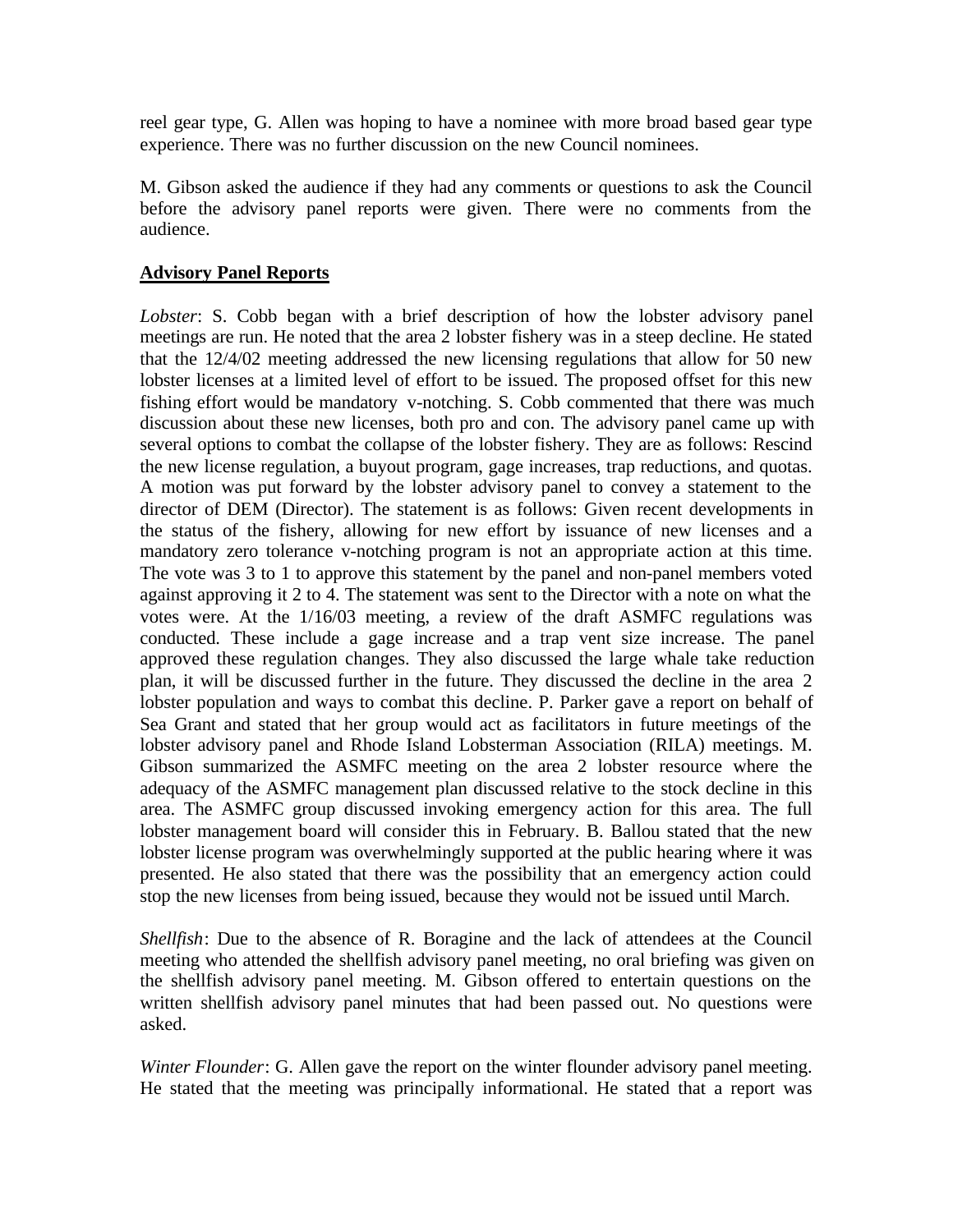given at the meeting on research that had been done by URI to look at the decline in the winter flounder population and possible causes for this decline. Also during the advisory panel meeting, M. Gibson gave a report on the stock status of winter flounder based on DEM data following the URI report. L. Lee gave a report during the advisory panel meeting on the SARC meeting she attended, where it was concluded that overfishing was occurring on the winter flounder resource. M. Gibson stated that the ASMFC board will meet and follow up on this new information (that the winter flounder population is overfished) and that DEM will keep the Council updated on developments. B. Mattiucci gave a statement objecting to G. Allen's comments about E. Noll as a possible Council nominee, which had occurred earlier in the RIMFC meeting. G. Allen rebutted, stating that all nominees will get fair and equal treatment by the Council.

*Scup / Black Sea Bass*: B. Murphy gave the report for the scup / black sea bass advisory panel. The panel discussed the commercial scup quota for 2003 and also the state-by-state implementation of the black sea bass quota. The scup quota was discussed first where the panel recommended a 1000 lbs possession limit which would be adjusted downward to keep the fishery open as long as possible. This recommendation was accepted without any objections. They went on to recommend a minimum of a 100 lbs possession limit during the following two subperiods. Minority comments during the meeting were to keep a 400-500 lbs possession limit for scup through all three sub periods as opposed to the 1000 lbs limit during the first sub-period, however during the meeting no person objected to the recommendation of a 1000 lbs limit during the first sub-period. B. Murphy stated that the advisory panel was informed that the black sea bass quota was to switch to a state-by-state management system. The panel recommended shifting the possession limit for black sea bass down to 1000 lbs during the first sub period. The panel discussed how the subperiods should be set for the year. The panel decided to reconvene at a later date to adjust possession limits and subperiods for the rest of the year. The panel reconvened on 1/23/03, and black sea bass was the main focus of the meeting. The panel recommended going with the Divisions recommendations for the subperiods. They then came up with three options on how to divide the quota between subperiods. The preferred option was to divide the quota up 25% for each sub period. The possession limits recommended by the panel were 1000 lbs for the first sub period and then 500 lbs possession limits for each of the other subperiods. A weekly trip limit program for scup was presented to the panel at this meeting. The final meeting of the scup / black sea bass advisory panel was combined with the summer flounder advisory panel. Recreation specifications for 2003 were discussed. The panel recommended adopting the ASMFC recommendation for black sea bass. For scup, two options were presented. The panel recommended adoption of option 1 which adopted the regulations used during 2001. The summer flounder panel was presented with four options. The panel recommended option 4 which is as follows: 17.5 " minimum size, 5 fish bag limit, May 1 – Sept. 20 open season. The Division was asked to research what the open season should be if the panel decided on a 17 " minimum size limit. J. O'Grady (representing the offshore trawlers) made a statement as to the recommendation for the allocation of black sea bass. Their allocation recommendation was as follows: 36% in period 1, 34% in period 2, 10% in period 3, and 20% in period 4. M. Gibson stated that he understood the proposal and M. Grant suggested that those interested in this allocation recommendation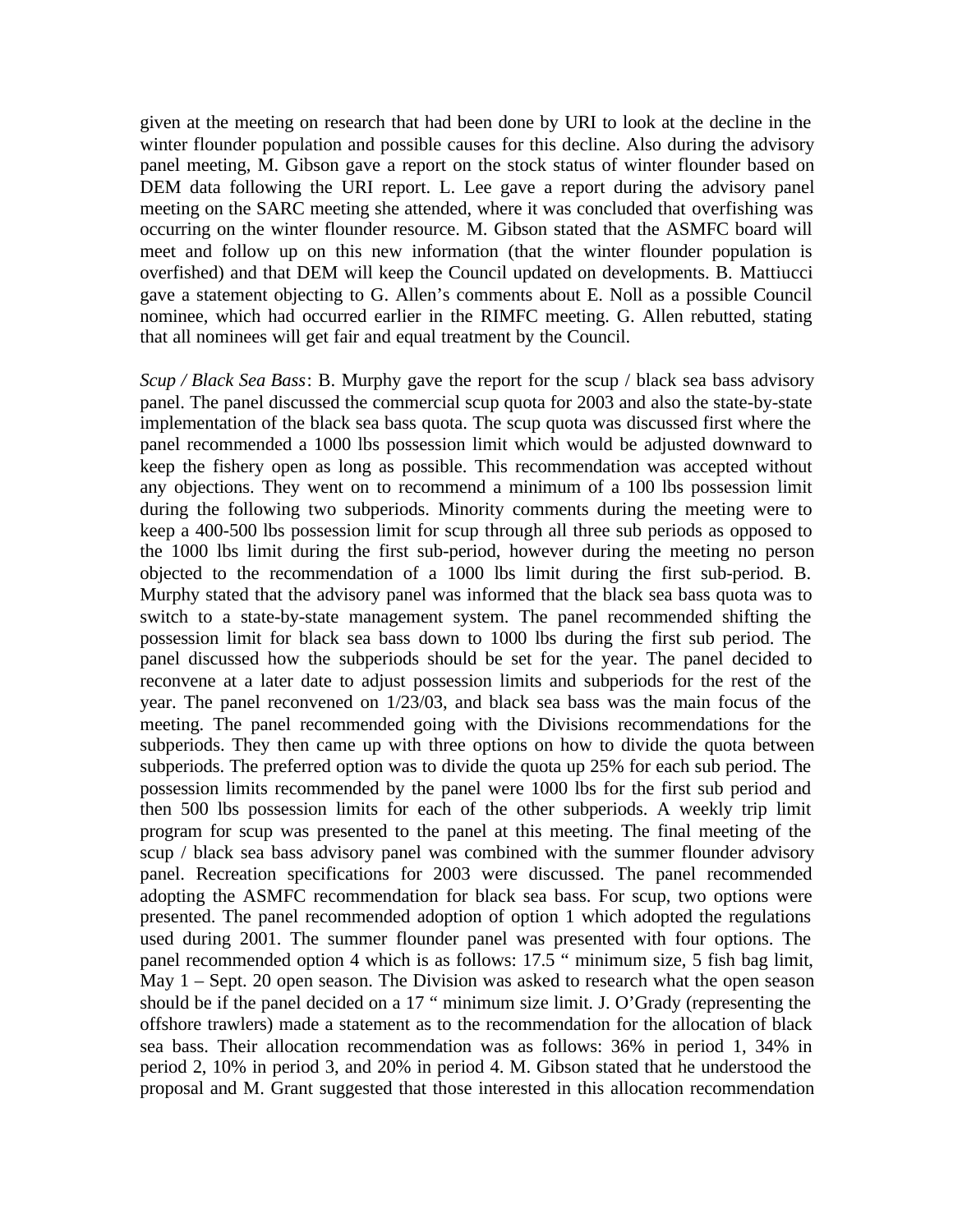should attend the public hearing on March 4, 2003. M. Gibson gave a discussion as to how adjusting the existing black sea bass allocations would proceed due to the fact that we are currently in subperiod 1 for 2003.

*Summer Flounder*: B. Murphy reviewed the minutes of the summer flounder advisory panel. The two agenda items discussed at this meeting were the commercial quota for 2003 and a proposal for implementing a trip limit. The panel requested reallocating the quota for 2003. It was agreed to that an allocation change to the winter period would not be prudent at this time. The panel recommended combining the second and the third subperiod quotas with a low possession limit. There were no objections to this recommendation. The panel recommended submitting a weekly trip limit proposal in the summer flounder fishery in the hope of getting better data on landings and stock size than what exists currently. Due to the enactment of the scup weekly trip limit program, which was an ASMFC requirement, a summer flounder weekly trip limit program is not possible for this year. B. Mattiucci gave a statement as to how the rod and reel fisherman would like to see the summer flounder allocation divided through the year. B. Tingly gave a statement as to how he would like to see scup and black sea bass quota allocated through the year. Both of these statements were looking to see more of the quota allocated to the summer seasons. J. O'Grady gave a statement defending the historical nature of the sub-period allocations.

*Tautog*: J. McNamee reviewed the minutes of the tautog advisory panel. The commercial quota for 2003 was discussed at this meeting. Two of the three commercial interests present at the meeting agreed to remain at status quo for the upcoming year and absorb the period 1 overage that occurred in 2002, in the first period of 2003. The one dissenting commercial interest gave several other options as to how to avoid the occurrence of an overage for the upcoming year. The recreational interests present at the meeting wanted an option presented to the council of an equitable start date for recreational fisherman on par with the commercial fishery start date. Recommendations from the Division were also presented to the panel for review.

*Striped Bass*: D. Preble gave the report for the striped bass advisory panel. The agenda items at the meeting were the commercial striped bass quota adjustment for 2003 and the 2003 commercial season and bag limits. The advisory panel discussed how the quota for the commercial striped bass fishery is set up. The panel agreed to adjust the floating fish trap quota up to 40% of the state quota, which is the maximum allowed in state regulation. It had previously been ~37%. D. Preble discussed the how the quota would be divided and the number of pounds given to the different user groups, including the adjustment for the overage that occurred in 2002. Following the quota discussion, seasons and bag limits were discussed for the different user groups. All of the recommendations presented at the advisory panel meeting were accepted unanimously. An audience member spoke about striped bass as well as other predatory fish being major predators on lobsters and therefore a major reason for the decline in lobster abundance. He suggested opening the fisheries of these predators up to greater fishing effort to decrease the natural predation pressure on the lobster fishery.